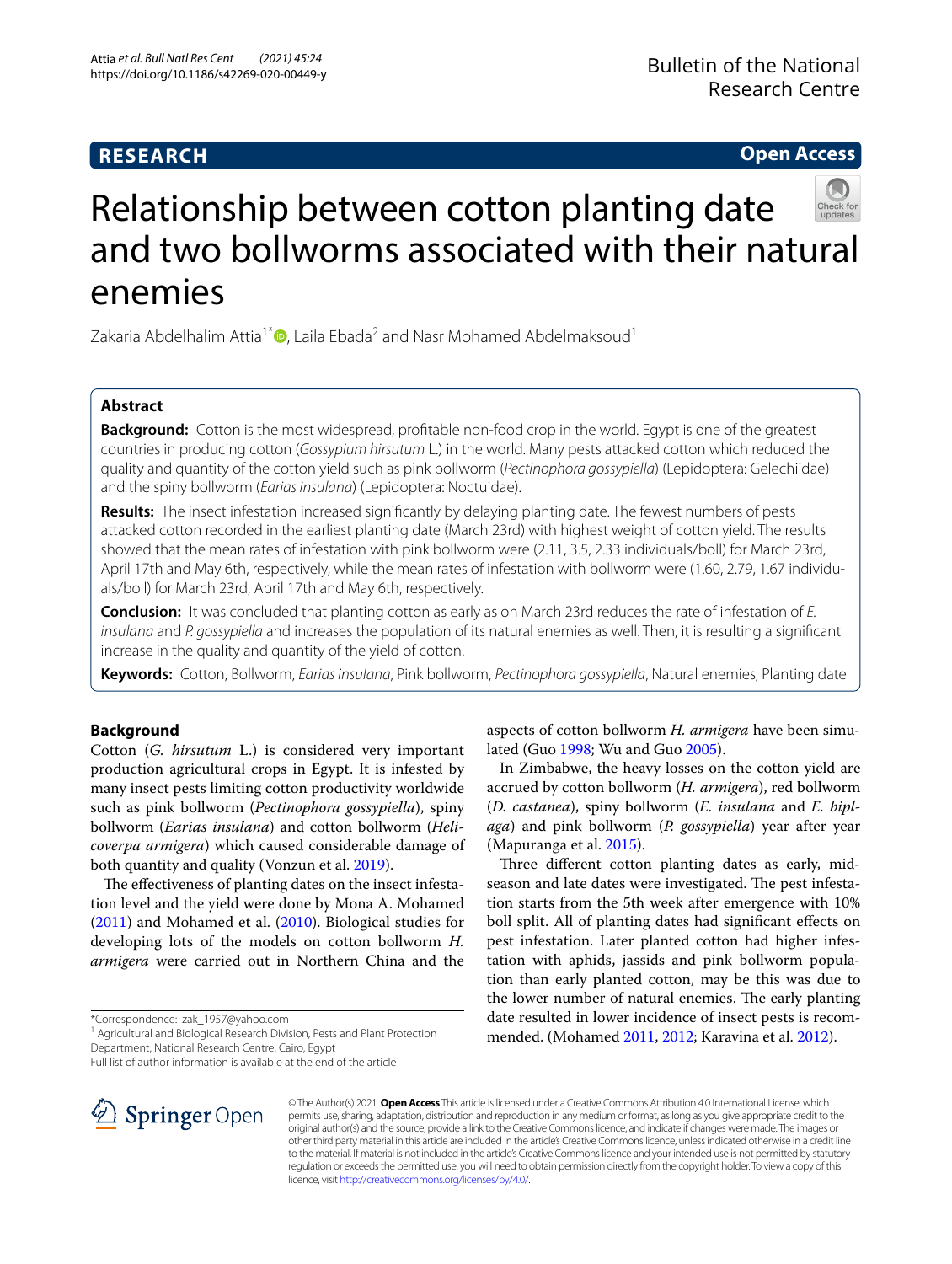The study of the natural enemies and the insect population on the cotton yield during the period from June to October 2011 resulted that the natural enemies and the insect pests have been dispersed after the 15th of October (Pallini et al. [2006;](#page-3-8) Ashfaq et al. [2011;](#page-3-9) Ali et al. [2016\)](#page-3-10).

The effect of nitrogen fertilization and the planting date on cotton bolls and cotton fber caused the bolls to be opened greatly and reduced the insect infestation for the cotton that was planted on 15th of March than that was planted on 15th of May (Saleem et al. [2014](#page-3-11)).

## **The aim of work**

The aim of this work is to avoid and reduce those injurious pests infesting bolls of the cotton by changing the planting dates.

#### **Methods**

## **The efect of cotton planting date spiny and pink bollworms**

Field experiments were carried out in El Ryad village, Kafer El-Sheekh Governorate during the summer plantation season (2014) and season (2015). Cotton was planted in three diferent planting dates (March 23rd, April 17th and May 6th). Normal agricultural treatments were applied.

Three treatments of planting dates were tested in a Randomizing Complete Block Design (1/100 feddan/Plots) with three replicates.

For each planting date (March 23rd, April 17th and May 6th), sampling of cotton plants collected after 48 days of planting seeds while associated predators were 5 days later; this procedure was done until the end of the experiment. Hundred bolls were picked randomly per plot every 5 days, and the collected samples were kept in tight closed paper bags and transferred to the laboratory to inspect and count the number of pink bollworm (*P. gossypiella*) and spiny bollworm (*E. insulana*). All bolls (infested and healthy) were collected and weighted to estimate the fnal yields.

#### **Statistical analysis**

Experimental design was a randomized complete block design. Data were subjected to one-way analysis of variance followed by Student–Newman–Keuls test to determine signifcant diferences among mean values at the probability level of 0.05 using the Statistical Package for the Social Sciences (SPSS) 25.0 software program (SPSS [2017\)](#page-3-12).

## **Results**

## **The efect of cotton planting date spiny and pink bollworms:**

As shown in Table [1,](#page-1-0) planting date afected slightly on the population density of pink bollworm (*P. gossypiella*), spiny bollworm (*E. insulana*) during 2014 and 2015.

#### <span id="page-1-0"></span>**Table 1 Efect of cotton planting date on the pest incidence with pink bollworm and spiny bollworm**

| Pest                        | <b>Planting date</b>                   |       |                   | LSD <sub>0.05</sub> |
|-----------------------------|----------------------------------------|-------|-------------------|---------------------|
|                             | 23rd of March 17th of April 6th of May |       |                   |                     |
| Pectinophora<br>gossypiella | 2.11h                                  | 3.50a | 2.33 <sub>b</sub> | 036                 |
| Earias insulana             | 1.60 b                                 | 279 a | 167 <sub>h</sub>  | 0.22                |

L.S.D<sub>0.05</sub> least significant difference at 0.05 level of probability; means

accompanied by the same letter in the same row are not signifcantly diferent at 0.05 level of probability

<span id="page-1-1"></span>**Table 2 Infestation percentage of pink bollworm (***P. gossypiella***), spiny bollworm (***E. insulana)* **and cotton planting date**

|                     | Planting date No. of infested Pectinophora<br>bolls/100 bolls gossypiella | percentage (%)    | Earias insulana<br>percentage (%) |
|---------------------|---------------------------------------------------------------------------|-------------------|-----------------------------------|
| 23rd of March       | 19.00 a                                                                   | 2.11h             | 1.60 <sub>b</sub>                 |
| 17th of April       | 18.00 a                                                                   | 3.50a             | 2.79a                             |
| 6th of May          | 14.00 b                                                                   | 2.33 <sub>b</sub> | 1.67 <sub>b</sub>                 |
| LSD <sub>0.05</sub> | 1.13                                                                      | 0.48              | 0.37                              |

L.S.D<sub>0.05</sub> least significant difference at 0.05 level of probability; means accompanied by the same letter in the same column are not significantly diferent at 0.05 level of probability

Delaying planting date afected on increasing the population density of pink bollworm and cotton bollworm.

Planting cotton plants on March 23rd recorded the lowest significant numbers  $(F = 50.19; P = 0.0002)$  of pink bollworm (2.11 individuals/boll) and spiny bollworm (1.60 individuals/boll).

On the other hand, the cotton plants that planted on April 17th had significantly  $(F=99.09; P=0.0000)$  the largest number of pink bollworm (3.50 individuals/boll) and spiny bollworm (2.79 individuals/boll). However, planting cotton on May 6th recorded (2.33 individuals/ boll) of pink bollworm and (1.67 individuals/boll) of spiny bollworm (Table [2\)](#page-1-1).

Planting cotton plants on March 23rd recorded the lowest significant numbers  $(F=50.19; P=0.0002)$  of pink bollworm (2.11 individuals/boll) and spiny bollworm (1.60 individuals/boll).

On the other hand, the cotton plants that planted on April 17th had significantly  $(F=99.09; P=0.0000)$  the largest number of pink bollworm (3.50 108 individuals/ boll) and spiny bollworm (2.79 individuals/boll). However, planting cotton on May 6th recorded (2.33 individuals/boll) of pink bollworm and (1.67 individuals/ boll) of spiny bollworm.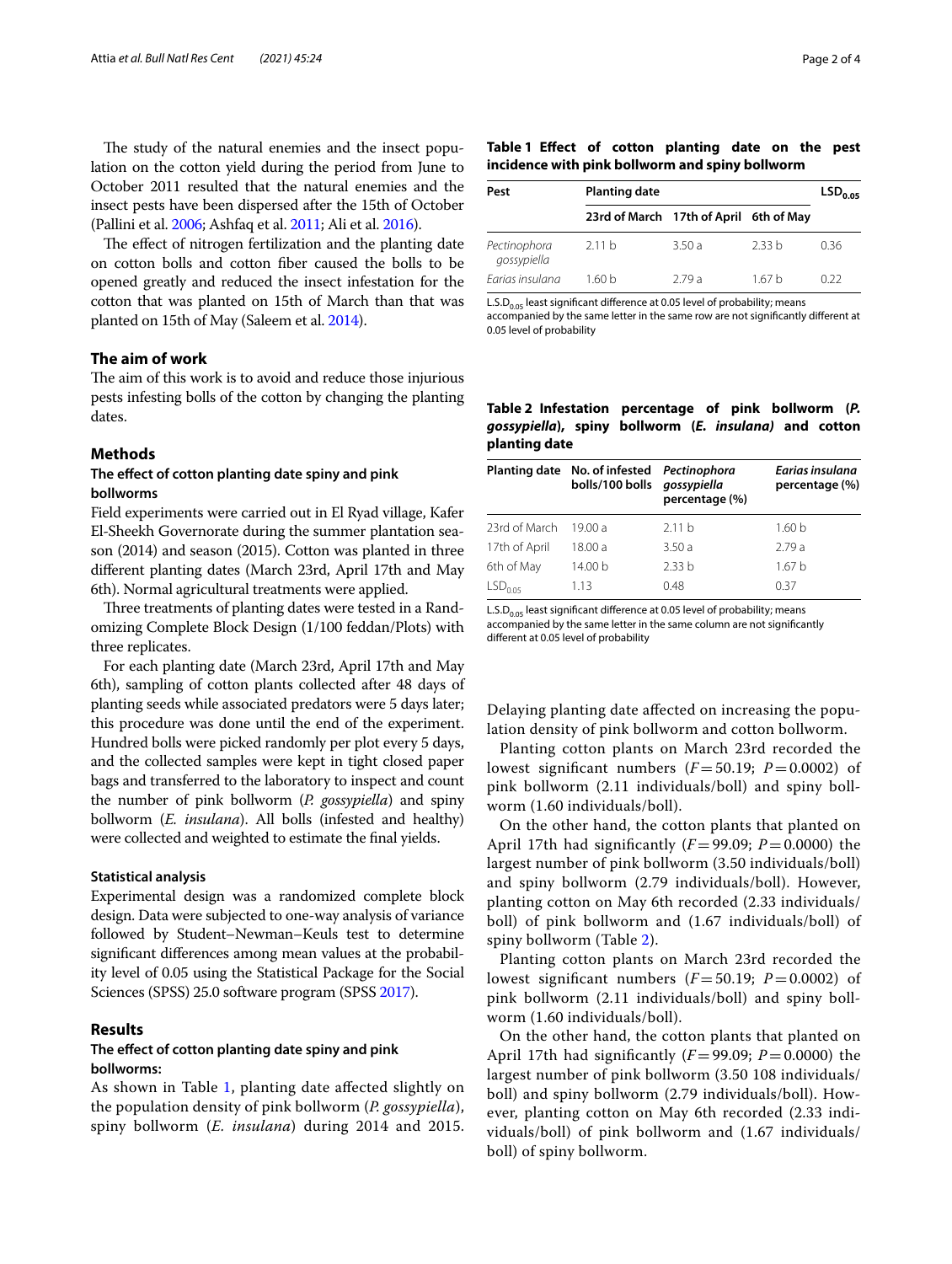#### **The natural enemies:**

Natural enemies considered as the frst defense line against insect pest, *Chrysopa carnea*, *Coccinellaundecim punctata* and *Paederus alferi* were count on cotton plants. Our results revealed that there were significant diferences in the total number of natural enemies which was highest in early planting date than the others (Table [3](#page-2-0)).

Early planting of cotton had the highest total number of natural enemies (760 individuals/season) (*F*=50.19;  $P=0.0002$ ) that decreased the total number of the bollworms to (67 individuals/season), while the total number of natural enemies was (451 individuals/ season)  $(F=99.09; P=0.0000)$  that decreased the total number of the bollworms to (72 individuals/season) in the latest planting date (May 6th) (Tables [3,](#page-2-0) [4\)](#page-2-1).

These results showed that the cotton yield was increased in the earliest planting date (March 23rd) than the cotton yield in the latest planting date (May 6th). Planting cotton on (March 23rd) produced the highest yield (6.94 quintals/Fadden), while the cotton yield was (3.37 quintals/Fadden) in the latest planting date (May 6th) (Table [4\)](#page-2-1).

## **Discussion**

According to Matthew and Tunstall [\(1994](#page-3-13)), there are about 1236 insect species on cotton, though most cause little or no economic damage. Pests that attack reproductive structures cause about 80% of the damage in cotton such as pink bollworm (*P. gossypiella*), spiny bollworm (*E. insulana*) and cotton bollworm (*H. armigera*) (Pedigo [2004](#page-3-14)). Early cotton planting is important as it increases the probability of setting an acceptable fruit load before key pests infestations reach damaging levels. Also, the crop will mature early enough so that residues are disposed of early. This reduces host-plant support for diapausing pests and contributing to a reduction in the overwintering population of the insect pests (Frisbie et al. [1994](#page-3-15)).

Earlier planting of cotton reduced the chance of infestation by late season insect pests (Pettigrew [2002](#page-3-16); Adams et al. [2013\)](#page-3-17). Also, planting dates and planting pattern are considered important factors for increasing seed cotton

<span id="page-2-1"></span>

| Table 4 Relationship between cotton planting date,     |  |  |
|--------------------------------------------------------|--|--|
| natural enemies and pests population with cotton yield |  |  |

| <b>Planting date</b> | <b>Cotton yield</b><br>(quintals/Fadden) | <b>Total natural</b><br>enemies/season | Total<br>pest no./<br>season |
|----------------------|------------------------------------------|----------------------------------------|------------------------------|
| 23rd of March        | 6 94 a                                   | 760.00 a                               | 67.00 <sub>b</sub>           |
| 17th of April        | 5.21 <sub>b</sub>                        | 561.00 b                               | 88.00 a                      |
| 6th of May           | 3.37 $c$                                 | 451.00c                                | 72.00 <sub>b</sub>           |
| LSD <sub>0.05</sub>  | 0.46                                     | 41.62                                  | 6.73                         |

L.S.D $_{0.05}$  least significant difference at 0.05 level of probability; means accompanied by the same letter in the same column are not signifcantly diferent at 0.05 level of probability

yield per unit area (Din et al. [2004](#page-3-18); Dong et al. [2006](#page-3-19) and Barradas and Lopez-Bellido [2009\)](#page-3-20).

The high value of clover preceding cotton tempted farmers to delay cotton growing to the beginning of May, instead of the recommended 1st of April growing date. The main question raised in the present study was concerned with the negative efects of delaying cotton planting to May, because previous studies recommended that the best planting date in Egypt should be before mid-March (Shalaby [1998](#page-3-21), El-Hariry [1986](#page-3-22) and Shafshak et al. [1987](#page-3-23)).

A number of cultural practices like early planting, crop rotation, use of resistant cultivars, proper fertilizer application and proper plant spacing can reduce the heavy usage of synthetic insecticides (Matthews and Turnstall [1994](#page-3-13)).

Bollworms are serious economic cotton insect pests that attack the reproductive structures (squares and bolls). In studies by Prasifka et al. [\(2004\)](#page-3-24), the abundance of the natural enemies were strongly linked to cotton planting dates and to the abundance of pests, with early planted felds hosting larger populations of the predators.

Natural enemies were afected directly or indirectly by many factors such as insecticide applications, planting date and the food sources increasing or decreasing the population. The population dynamics of natural enemies can be regulated by reducing the number of insecticide applications (recommended insecticide) and choosing the suitable planting date.

<span id="page-2-0"></span>**Table 3 Efect of cotton planting date on natural enemies' fuctuation**

| <b>Natural enemies</b>     | <b>Planting date</b> |               |            |      |
|----------------------------|----------------------|---------------|------------|------|
|                            | 23rd of March        | 17th of April | 6th of May |      |
| Paederus alfieri           | 27.23 b              | 27.90a        | 28.25a     | 0.52 |
| Coccinellaundecim punctata | 29.95 a              | 27.60c        | 28.44 b    | 0.79 |
| Chrysopa carnea            | 32.50a               | 28.65 b       | 28.06 b    | 1.52 |

L.S.D<sub>0.05</sub> least significant difference at 0.05 level of probability; means accompanied by the same letter in the same row are not significantly different at 0.05 level of probability